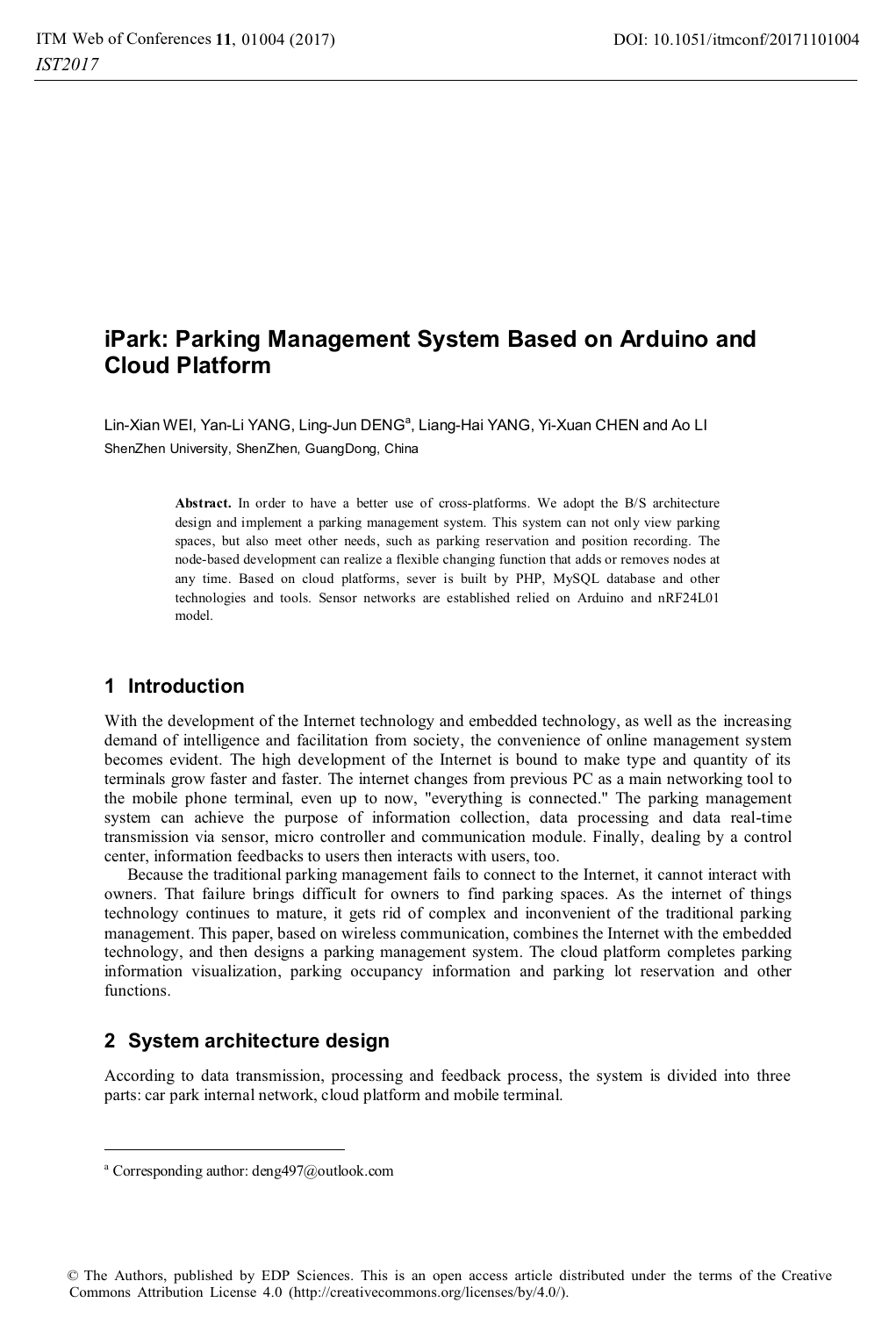Those three parts are developed individually, and do not affect each other. They all use open and call interface to interact with information, which can increase system stability. The system structure diagram is shown in Figure 1.

The terminal is controlled by users. First, it transmits data to cloud platform, and data processed by the cloud platform will go through a router in the parking place. Second, gateway nodes obtain data and instructions which will be sent to every perceptual control node in the parking lot through a wireless module. Ultimately, we achieve the purpose of sensing surveillance and controlling equipment. The level of hardware system structure is shown in Figure 2.



**Figure 1.** The system structure diagram.



**Figure 2.** The hardware system structure diagram.

#### **2.1 Parking lot sensor node network**

Setting the micro controller with the nRF24L01 module as basic configuration, defining a node according to different sensors and modules by functionality, an internal distributed network is built in the park. Data processing is independent of each other, and they have a direct communication through the 2.4G band or have an indirect communication through the parking gateway. If a single node is destroyed, it is not going to affect the whole network.

Every network node has a unique identification number that can collect and process related data independently. For instance, parking lot nodes collect and process occupancy data and that information are sent to cloud server through parking gateway.

The distributed network is an important basis for incremental development of intelligent parking field, which can dynamically add or delete nodes without affecting original functions. A new node accesses the network gateway without confirmation, which can communicate with servers by gateway identification and password.

The gateway node is a bridge between the internal distributed network and Internet communication. In addition to the nRF24L01 module, the gateway node also has a W5100 Ethernet module for connecting Internet.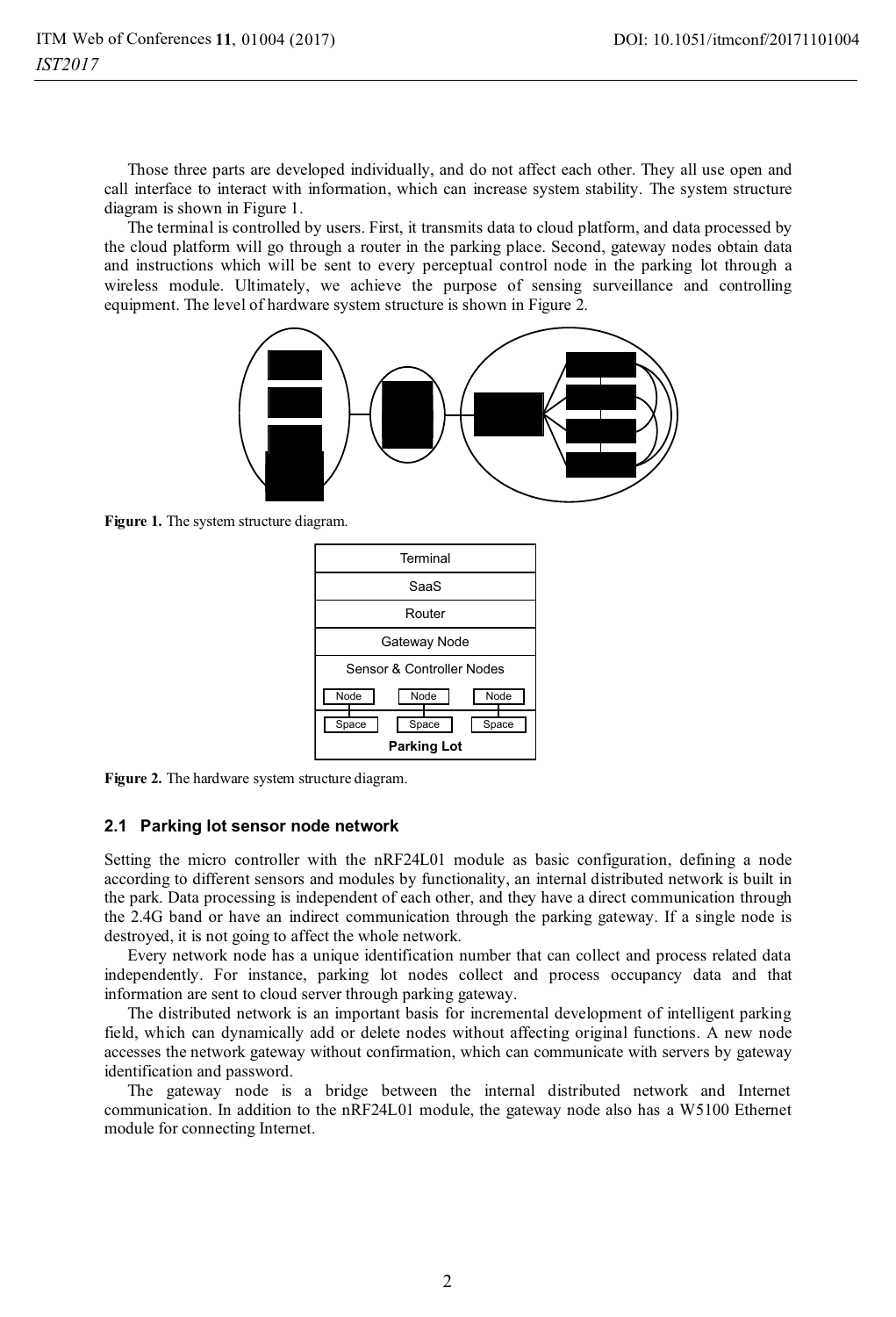#### **2.2 Cloud server**

The robust stability of cloud server also provides protection for high concurrency, which has become the first choice for control center.

Cloud server uses PHP, MySQL database to build a control center. It is used to manage users' account information, integrate and process datum from network nodes, and provide a remote management system.

The Cloud server stores a unique ID number of all nodes in database, and it establishes a table to associate users' account with related nodes. That method brings convenience to manage, and users can flexibly increase or delete nodes.

#### **2.3 Mobile terminal**

Through browser on the mobile terminal accessing to cloud serve, we can obtain real time data and realize remote real-time monitoring by running JavaScript code, and using ajax technology. The user interface applies the JQuery Mobile, which imitates the style of mobile terminal APP, to improve user's experience. Through the ajax technology to achieve a seamlessly transfer page without refreshing [2].

Benefitting from B/S architecture, the mobile terminal platform has no restriction. Whether PC or intelligent mobile phone, or any kind of operating system, the browser is just supported by JavaScript can manage and use the intelligent parking lot system, and also meets the demand of users on each platform.

## **3 The realization of sensor node network in parking lot**

#### **3.1 Node of platform**

Nodes use Arduino as a development platform. The Arduino includes software and hardware which are Arduino IDE and a variety of Arduino boards (using AVR chips). The flexibility and convenience of platform for post-packaging of the AVRGCC library allows developers to pay more attention on creativity and implementation. Thus the Arduino IDE cross-platform can run on following three systems: Mac OS, Windows and Linux [1].

Selection of Arduino boards depends on the function of nodes. Gateway nodes use the Arduino UNO board equipped with Ethernet Shield and nRF24L01 wireless module in some of the more stringent requirements on the size of environment. For example, the smart node switch adopts the smaller volume of Arduino Pro Mini, so it can be easily embedded into various products.

The high flexibility of node development is usually to develop nodes quickly with specific function under specific demands. At the same time, nodes also comply with the independence of platform. If they obey the system construct, nodes can also be exploited by other platforms. Nodes among different platforms communicate with each other, which can also be composed of the distributed network. The deployment of experiment is shown as Figure 3.



**Figure 3.** The Parking space node deployment.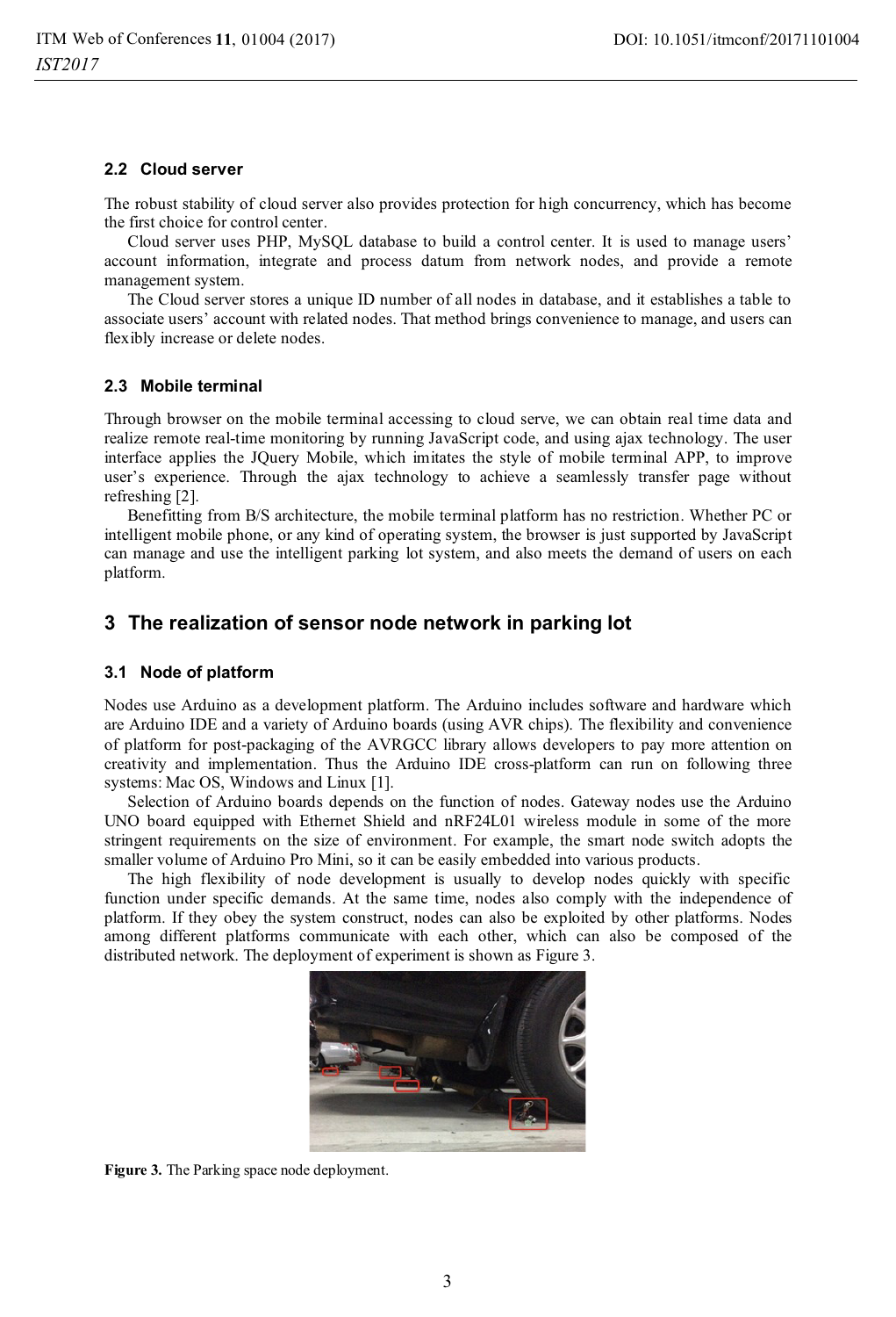#### **3.2 Headings Nodes based on Arduino platform realization**

All nodes have at least a microcontroller and an nRF24L01 module to achieve the network, and each node has a unique identifier. Nodes are equipped with a variety of function and different sensors and modules. All notes constitute a parking lot internal network, which sets node as a unit for development to ensure the stability of system and the diversity of function. The new developed nodes can also be seamlessly added into the existing nodes' network that is flexible and convenient. Nodes' development should focus on specialized functions. Amounts of function of one node are available but might destroy the stability, so we promote to use specialized function of node. Nodes can be divided into two categories: the gateway node and the sensor control node. Those two types of nodes form a star network, and the structure of P2P is used between sensor control nodes.



**Figure 4.** The hardware architecture of node

#### **3.3 Hardware architecture of node**

A node is consisted of Arduino board and nRF24L01 module. According to special need, it adds different devices, such as W5100 Ethernet Shield, ultrasonic distance measurement and other sensors. Among them, the nRF24L01 module and W5100 are essential modules of network management class nodes. It is a bridge connecting the Internet and the node network. Arduino connects the Internet through W5100, and nRF24L01 is responsible for communicating with other nodes. The hardware architecture of the node is shown in Figure 4.

In the node development, you should pay more attention to select multiple subordinate devices, so that you can avoid conflicts. For example, when you use nRF24L01, SS stitches of SD and W5100 linking Ethernet Shield should be set as a high level output, and the CS stitches of nRF24L01 should be set as a low level of output. On the contrary, the Ethernet Shield will be used in the same way.

#### **3.4 Software architecture of the node**

Each node on devices, have written a corresponding driver, and export interface for system calls. According to the function of node, when the system is written, the required interface is selected to call. nRF24L01 commonly used third party libraries have Mirf and RF24, etc.; While W5100 uses the official library Ethernet, on the basis of the preparation of the project dedicated HTTP\_Client for access to the cloud platform. The software architecture of the node is shown in Figure 5.

The gateway node is the most important kind of node, which is responsible for connecting internal network with the internet. It adopts Arduino UNO board [3], Ethernet Shield and nRF24L01 as the basic configuration, and uses the official Ethernet Shield library files, and even connects to the Internet to create a Socket completing TCP connection with servers. Based on that, iPark project specially prepared a HTTP protocol database for data interaction with the server. After completing this server response, connections are broke down to save server resources, and the next connection request is initiated by a node again. Using the POST method in HTTP, the unique identifier of gateway node and data transmitted by other nodes are submitted to a server. The server judges and verifies the node identifier and returns to instruction. After a gateway node receives returned instructions, node identifiers and instructions are parsed, and instructions are sent to relate node identifiers to complete a communication between internal network and cloud server. A real project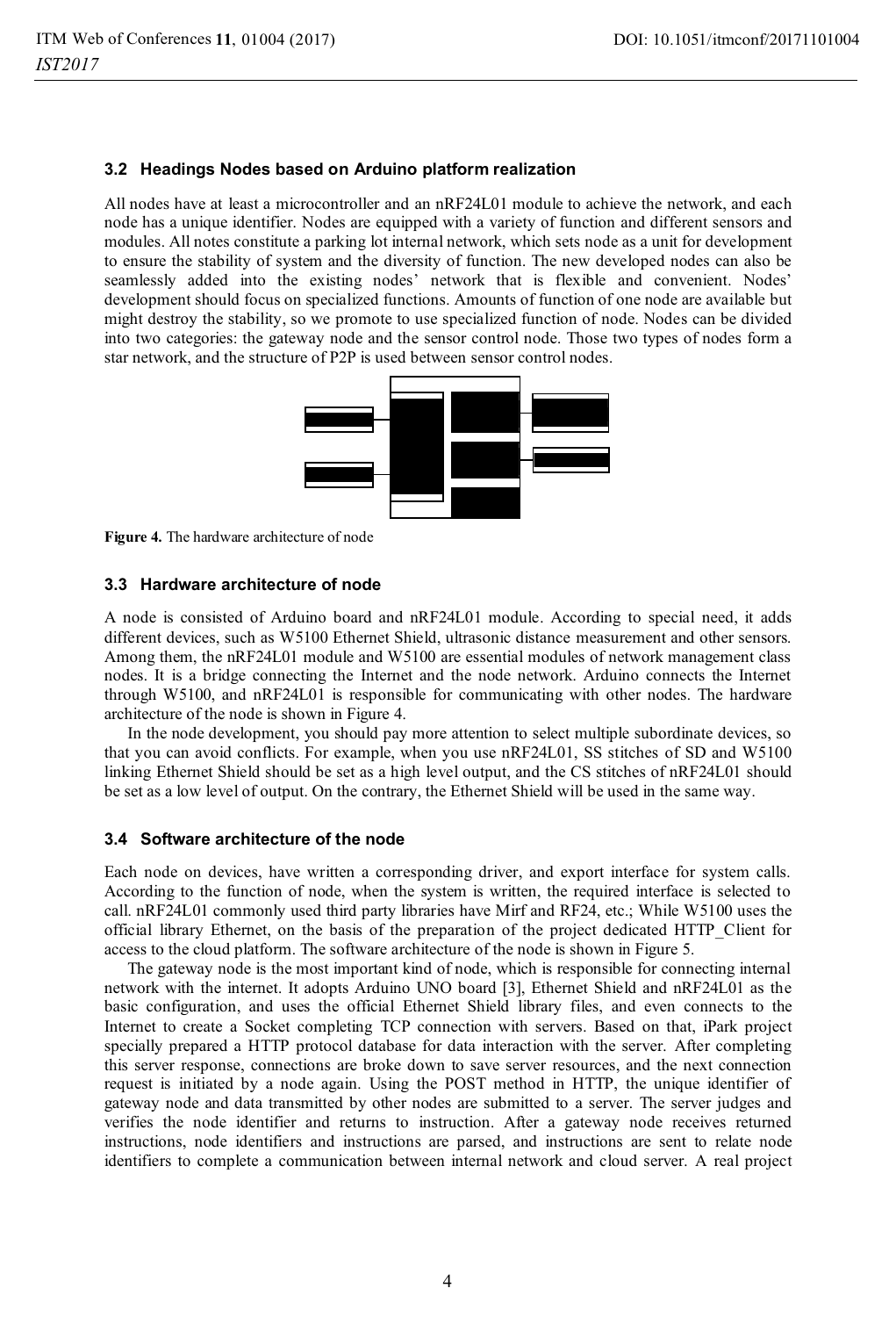will package the HTTP protocol into a new library and apply that into gateway nodes considering Ethernet library. And then error handling mechanism and reconnection mechanism are written.



**Figure 5.** The software architecture of node

#### **3.5 Wireless network based on nRF24L01 module**

In the application scenario of intelligent parking, the distance between two nodes in general is from ten meters to 100 meters. So considering cost conditions, the use of nRF24L01 module can meet a variety of demands. The distance between two nodes is short, and nodes can communicate directly with each other wirelessly.

nRF24L01 works between 2.4GHZ to 2.5GHz with low current consumption and small size. The operating frequency, protocol address, transmission rate and data packet length all can be set by software, and the nRF24L01 supports automatic response. As the application applied for the parking lot with advantages of short-distance transmission, wireless network can be regarded as a fully connected network where each node communicates directly. The gateway node plays an important role in wireless network when communication among remote control nodes is required. After getting remote instruction and node address, those gateway notes send instruction to the assigned node. Nodes analyze the address of the other nodes in the instruction, and start to communicate with it according to the instruction. Nodes can also send broadcasts to each other to identify "neighbor" nodes.

# **4 Cloud platform control center implementation**

By Adopting MySQL database and PHP to build the cloud control center, we use the form, which makes the car park node network to call control center API, to achieve monitoring and management of network nodes in parking lot.

MySQL is one of the most popular relational database management systems. It has the characteristics of small size and fast speed, so that it attracts many developers. Compared with CGI or Perl, PHP can implement dynamic web pages rapidly. Matching MySQL and PHP together is a mainstream.

The control center stores parking information of users in a database. Users can book a parking space in user interface. When the user operates and manages parking space remotely in control center, the server will find gateway node which is bound with the user's parking place in MySQL database. And then operation instructions and identifiers of gateway nodes are written in an instruction table in the database. Through constant polling server, gateway nodes query instructions issued by the bound account, after being acquired, and they are forwarded to a wireless network inside the parking lot to complete user's remote management. When the internal network node of the parking lot uploads data, data will be sent into servers by POST in HTTP through gateway notes. Eventually, the server responses the treated content to gateway nodes. All of those complete a data collection of control center.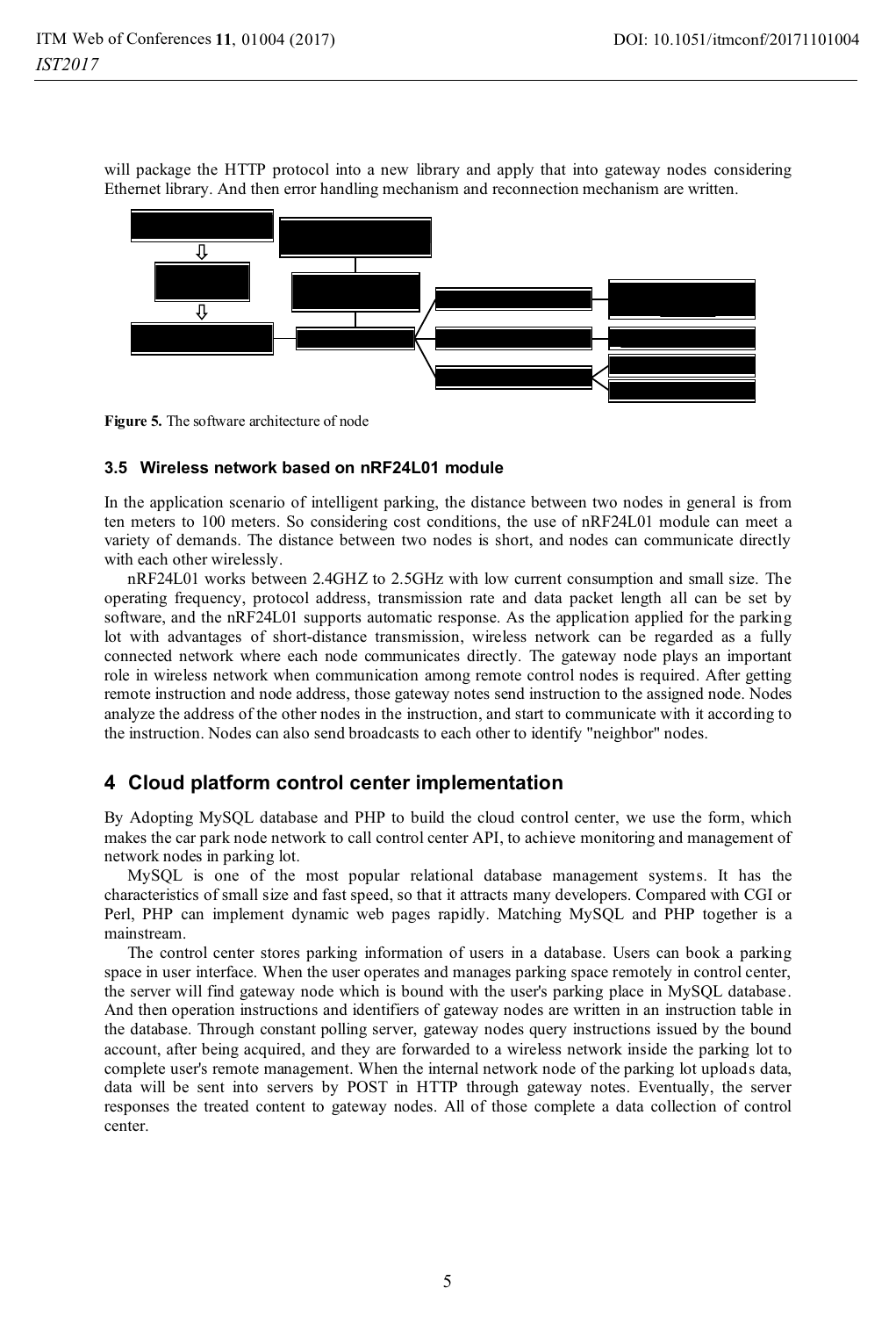The control center connects the user's mobile terminal and internal network nodes in the user's parking lot. Therefore, there are two kinds of API for external calls. One is the interface for the mobile terminal calls, and the other is for internal network of the parking lot. After opening the API in control center, you can allow more developers to develop third party nodes to rich application.

| <b>Space Real-Time Display</b> |                  |                                                                                               |               |  |
|--------------------------------|------------------|-----------------------------------------------------------------------------------------------|---------------|--|
| 21 22                          | K<br>23 24 25 26 | 66 67 68<br>76 77 78<br><b>I d<mark>en</mark> 102 <mark>aa</mark>nder <mark>en </mark>aas</b> | 79 60 81<br>× |  |
| Entrance<br>Exit               |                  | 31 32                                                                                         | 300           |  |

**Figure 6.** Parking space information interface

## **5 Mobile terminal implementation**

User interaction in iPark system is based on B/S architecture that is Browser/Server architecture with good cross platform. A browser which only supports JavaScript can complete node management on the network. Currently, on the market, most of the browsers support it.

In data interaction, data can be accessed and submitted by AJAX technology in real-time. In pages switch, the experience of native App switches without refreshing can be achieved by JQuery animation effect. AJAX allows asynchronously transmit data between browser and server without reloading the entire page and without blocking users, and it receives data returned by the server and then processes and displays them on the page, as shown in figure 6.

When users log in to the iPark, the browser will encrypt users' information and store them in local cookies. It is easy to automatically login in the next time and reduce the cumbersome procedures. Cookies is a kind of data, which a website uses to identify the user's identity and stores in the user's local terminal. Sites cannot extract Cookies information from other sites other than they place.

In security, because of the AJAX technology, every time the user account and encrypted password are summited to verify that each operation is carried out by the user himself. That approach can prevent hackers from intercepting packets to steal passwords and prevent unnecessary security holes due to stateless HTTP protocols.

# **Conclusion**

Nowadays, sensor technology and wireless network technology are becoming more and more mature in the age of information, so Internet of Things is bound to become a hot spot to meet the people's pursuit of quality of life, intelligent life, and the demand for convenience. Thus, the Internet of Things market owns characters of vast, potentially and huge application value that arouse the concern of much more manufacturers. The emergence of Arduino, with its good support for each sensor, has become the first choice for the rapid development of prototypes related Internet of Things. In this paper, a kind of intelligent parking management system based on nodes is designed, and a feasible, fast and effective scheme is proposed based on Arduino implementation.

# **References**

1. Dale Wheat, Arduino internals. Apress: 20-180 (2011)